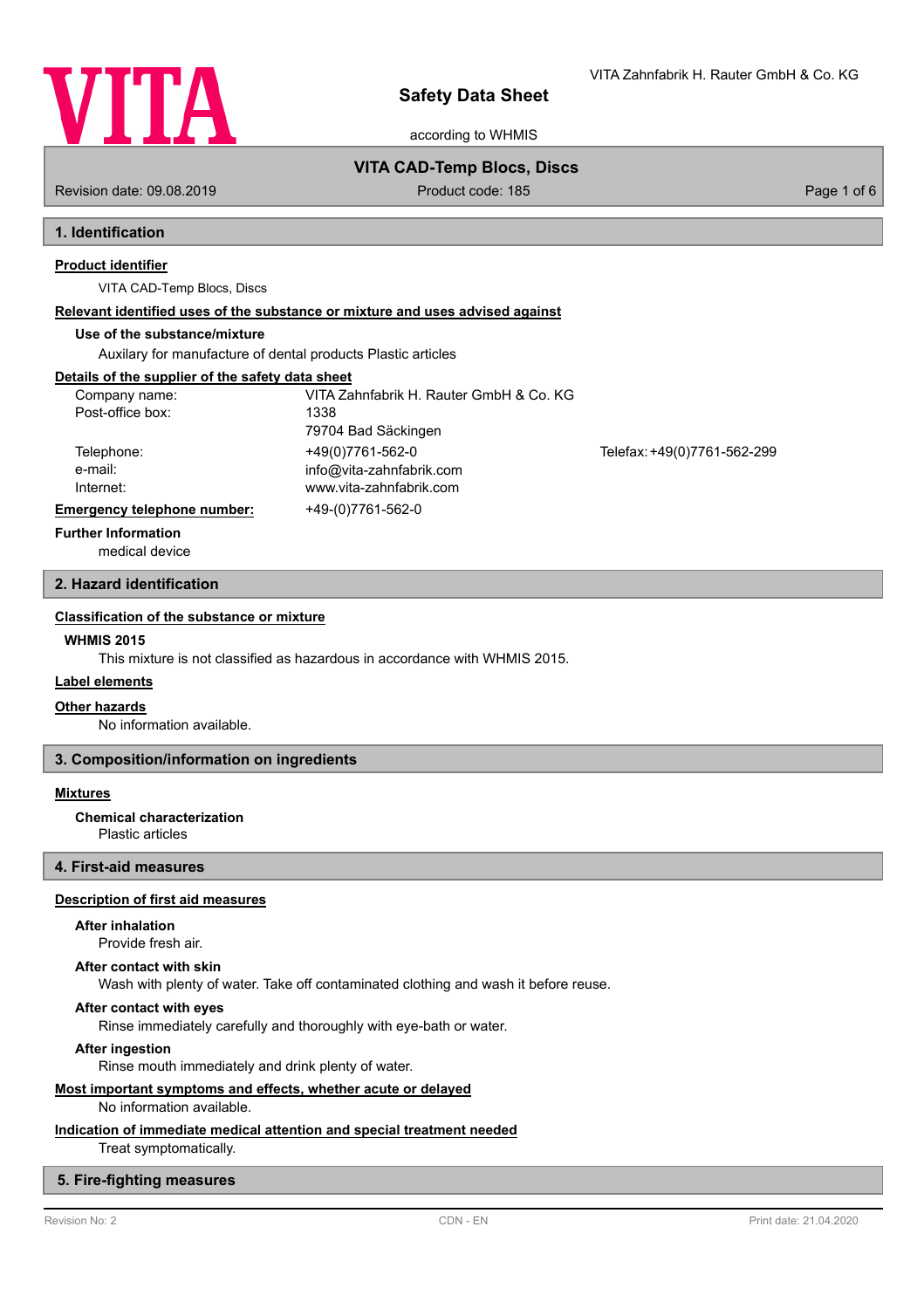

according to WHMIS

## **VITA CAD-Temp Blocs, Discs**

Revision date: 09.08.2019 Product code: 185 Page 2 of 6

## **Extinguishing media**

## **Suitable extinguishing media**

Co-ordinate fire-fighting measures to the fire surroundings.

## **Specific hazards arising from the hazardous product**

Non-flammable.

## **Special protective equipment and precautions for fire-fighters**

In case of fire: Wear self-contained breathing apparatus.

## **6. Accidental release measures**

## **Personal precautions, protective equipment and emergency procedures**

Avoid dust formation. Do not breathe dust.

### **Environmental precautions**

No special environmental measures are necessary. Clean contaminated articles and floor according to the environmental legislation.

## **Methods and material for containment and cleaning up**

Take up mechanically. Treat the recovered material as prescribed in the section on waste disposal.

## **Reference to other sections**

Safe handling: see section 7 Personal protection equipment: see section 8 Disposal: see section 13

## **7. Handling and storage**

## **Precautions for safe handling**

### **Advice on safe handling**

No special measures are necessary.

No special fire protection measures are necessary. **Advice on protection against fire and explosion**

# **Conditions for safe storage, including any incompatibilities**

# **Requirements for storage rooms and vessels**

Keep container tightly closed.

### **Hints on joint storage**

No special measures are necessary.

## **8. Exposure controls/Personal protection**

### **Control parameters**

## **Exposure controls**

### **Protective and hygiene measures**

Take off contaminated clothing. Wash hands before breaks and after work. When using do not eat, drink, smoke, sniff.

### **Eye/face protection**

Wear eye protection/face protection.

## **Hand protection**

When handling with chemical substances, protective gloves must be worn with the CE-label including the four control digits. The quality of the protective gloves resistant to chemicals must be chosen as a function of the specific working place concentration and quantity of hazardous substances. For special purposes, it is recommended to check the resistance to chemicals of the protective gloves mentioned above together with the supplier of these gloves.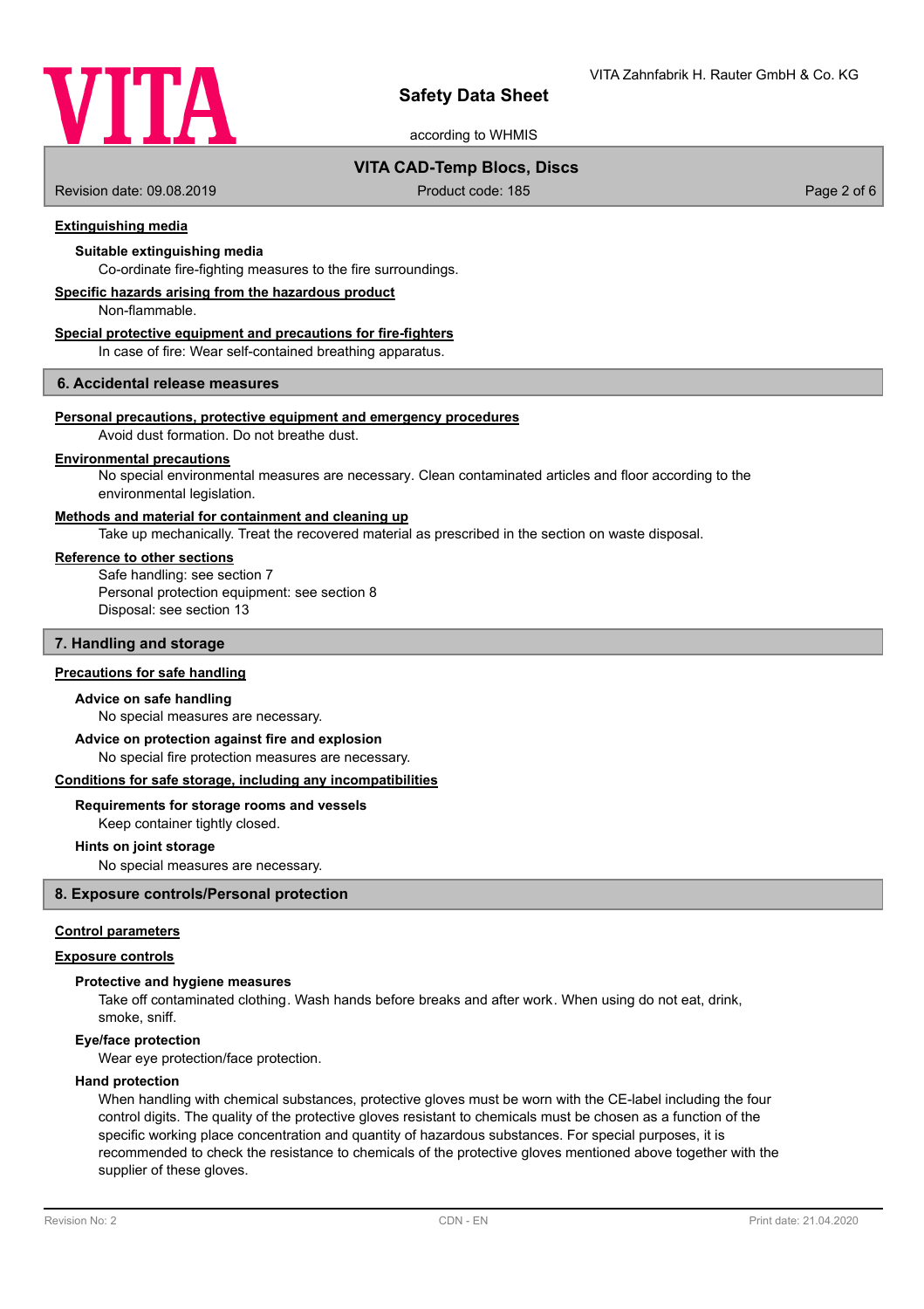

according to WHMIS

## **VITA CAD-Temp Blocs, Discs**

Revision date: 09.08.2019 **Product code: 185** Product code: 185

## **Skin protection**

Use of protective clothing.

# **Respiratory protection**

In case of inadequate ventilation wear respiratory protection. Do not breathe dust.

# **9. Physical and chemical properties**

| Information on basic physical and chemical properties                                       |           |                                  |
|---------------------------------------------------------------------------------------------|-----------|----------------------------------|
| Physical state:<br>Colour:                                                                  | solid     |                                  |
| Odour:                                                                                      | odourless |                                  |
| pH-Value:                                                                                   |           | not determined                   |
| Changes in the physical state<br>Melting point:<br>Initial boiling point and boiling range: |           | not determined<br>X              |
| Flash point:                                                                                |           | ?                                |
| <b>Flammability</b><br>Solid:<br>Gas:                                                       |           | not determined<br>not applicable |
| <b>Explosive properties</b><br>The product is not: Explosive.                               |           |                                  |
| Lower explosive limits:                                                                     |           | not determined                   |
| Upper explosive limits:                                                                     |           | not determined                   |
| <b>Auto-ignition temperature</b><br>Solid:<br>Gas:                                          |           | not determined<br>not applicable |
| Decomposition temperature:                                                                  |           | not determined                   |
| <b>Oxidizing properties</b><br>Not oxidising.                                               |           |                                  |
| Vapour pressure:<br>(at 50 $°C$ )                                                           |           | <=1100 hPa                       |
| Density:                                                                                    |           | 1,28000 g/cm <sup>3</sup>        |
| Water solubility:                                                                           |           | No                               |
| Solubility in other solvents<br>not determined                                              |           |                                  |
| Partition coefficient:                                                                      |           | not determined                   |
| Vapour density:                                                                             |           | not determined                   |
| Evaporation rate:                                                                           |           | not determined                   |
| Other information                                                                           |           |                                  |
| Solid content:                                                                              |           | 100,0%                           |

# **10. Stability and reactivity**

## **Reactivity**

No hazardous reaction when handled and stored according to provisions.

## **Chemical stability**

The product is stable under storage at normal ambient temperatures.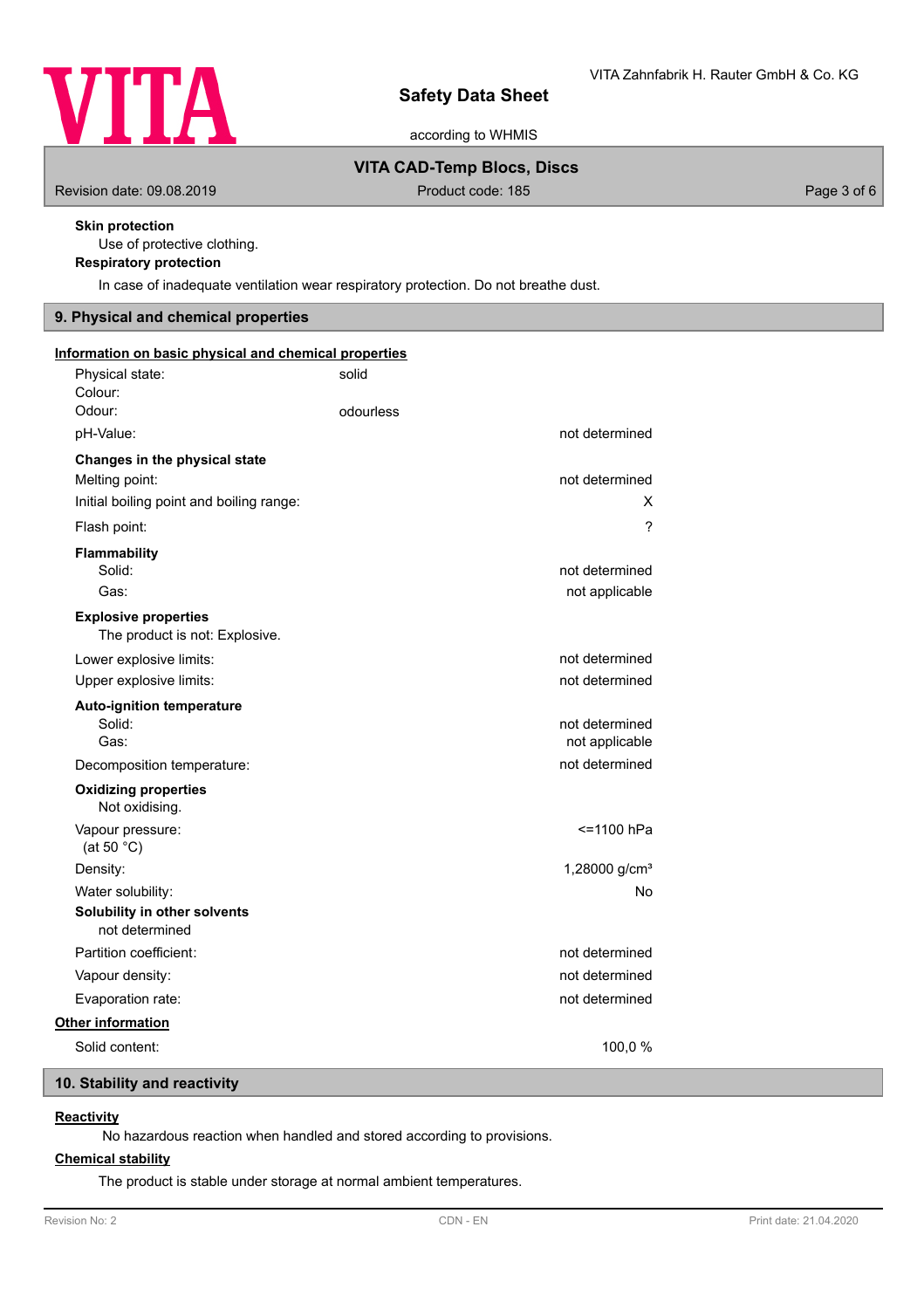

according to WHMIS

## **VITA CAD-Temp Blocs, Discs**

Revision date: 09.08.2019 **Product code: 185** Product code: 185 Page 4 of 6

## **Possibility of hazardous reactions**

No known hazardous reactions.

## **Conditions to avoid**

none

## **Incompatible materials**

No information available.

### **Hazardous decomposition products**

No known hazardous decomposition products.

### **11. Toxicological information**

### **Information on toxicological effects**

## **Acute toxicity**

Based on available data, the classification criteria are not met.

### **Irritation and corrosivity**

Based on available data, the classification criteria are not met.

## **Sensitizing effects**

Based on available data, the classification criteria are not met.

## **Carcinogenic/mutagenic/toxic effects for reproduction**

Based on available data, the classification criteria are not met.

## **STOT-single exposure**

Based on available data, the classification criteria are not met.

### **STOT-repeated exposure**

Based on available data, the classification criteria are not met.

### **Aspiration hazard**

Based on available data, the classification criteria are not met.

### **Additional information on tests**

The mixture is classified as not hazardous according to regulation (EC) No 1272/2008 [CLP].

### **12. Ecological information**

### **Ecotoxicity**

The product is not: Ecotoxic.

## **Persistence and degradability**

The product has not been tested.

### **Bioaccumulative potential**

The product has not been tested.

### **Mobility in soil**

The product has not been tested.

## **Other adverse effects**

No information available.

## **Further information**

Avoid release to the environment.

### **13. Disposal considerations**

### **Waste treatment methods**

### **Disposal recommendations**

Dispose of waste according to applicable legislation. Waste codes/waste designations according to EWC/AVV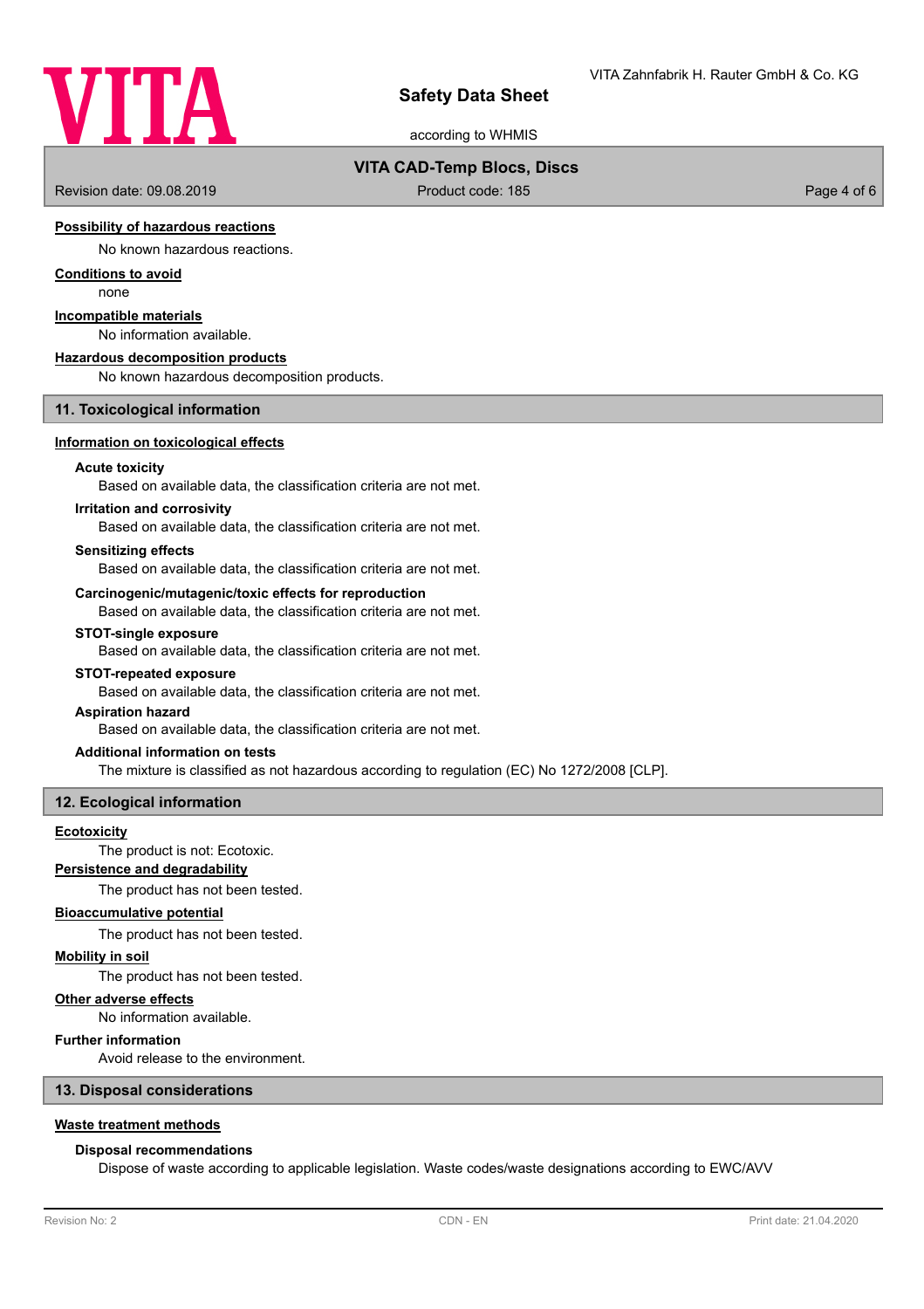

according to WHMIS

## **VITA CAD-Temp Blocs, Discs**

Revision date: 09.08.2019 **Product code: 185** Product code: 185 **Page 5 of 6** Page 5 of 6

## **Contaminated packaging**

Wash with plenty of water. Completely emptied packages can be recycled. Waste codes/waste designations according to EWC/AVV

## **14. Transport information**

### **Marine transport (IMDG)**

|                                  | UN number:                     | No dangerous good in sense of this transport regulation. |  |
|----------------------------------|--------------------------------|----------------------------------------------------------|--|
|                                  | United Nations proper shipping | No dangerous good in sense of this transport regulation. |  |
|                                  | name:                          |                                                          |  |
|                                  | Transport hazard class(es):    | No dangerous good in sense of this transport regulation. |  |
|                                  | Packing group:                 | No dangerous good in sense of this transport regulation. |  |
| Air transport (ICAO-TI/IATA-DGR) |                                |                                                          |  |
|                                  | UN number:                     | No dangerous good in sense of this transport regulation. |  |
|                                  | United Nations proper shipping | No dangerous good in sense of this transport regulation. |  |
|                                  | name:                          |                                                          |  |
|                                  | Transport hazard class(es):    | No dangerous good in sense of this transport regulation. |  |
|                                  | Packing group:                 | No dangerous good in sense of this transport regulation. |  |
|                                  | <b>Environmental hazards</b>   |                                                          |  |
|                                  | ENVIRONMENTALLY HAZARDOUS:     | no                                                       |  |

## **15. Regulatory information**

## **Canadian regulations**

## **16. Other information**

### **Abbreviations and acronyms**

ADR: Accord européen sur le transport des marchandises dangereuses par Route (European Agreement concerning the International Carriage of Dangerous Goods by Road ) IMDG: International Maritime Code for Dangerous Goods IATA: International Air Transport Association GHS: Globally Harmonized System of Classification and Labelling of Chemicals EINECS: European Inventory of Existing Commercial Chemical Substances ELINCS: European List of Notified Chemical Substances CAS: Chemical Abstracts Service LC50: Lethal concentration, 50% LD50: Lethal dose, 50% CLP: Classification, labelling and Packaging REACH: Registration, Evaluation and Authorization of Chemicals GHS: Globally Harmonised System of Classification, Labelling and Packaging of Chemicals UN: United Nations DNEL: Derived No Effect Level DMEL: Derived Minimal Effect Level PNEC: Predicted No Effect Concentration ATE: Acute toxicity estimate LL50: Lethal loading, 50% EL50: Effect loading, 50% EC50: Effective Concentration 50% ErC50: Effective Concentration 50%, growth rate NOEC: No Observed Effect Concentration BCF: Bio-concentration factor PBT: persistent, bioaccumulative, toxic